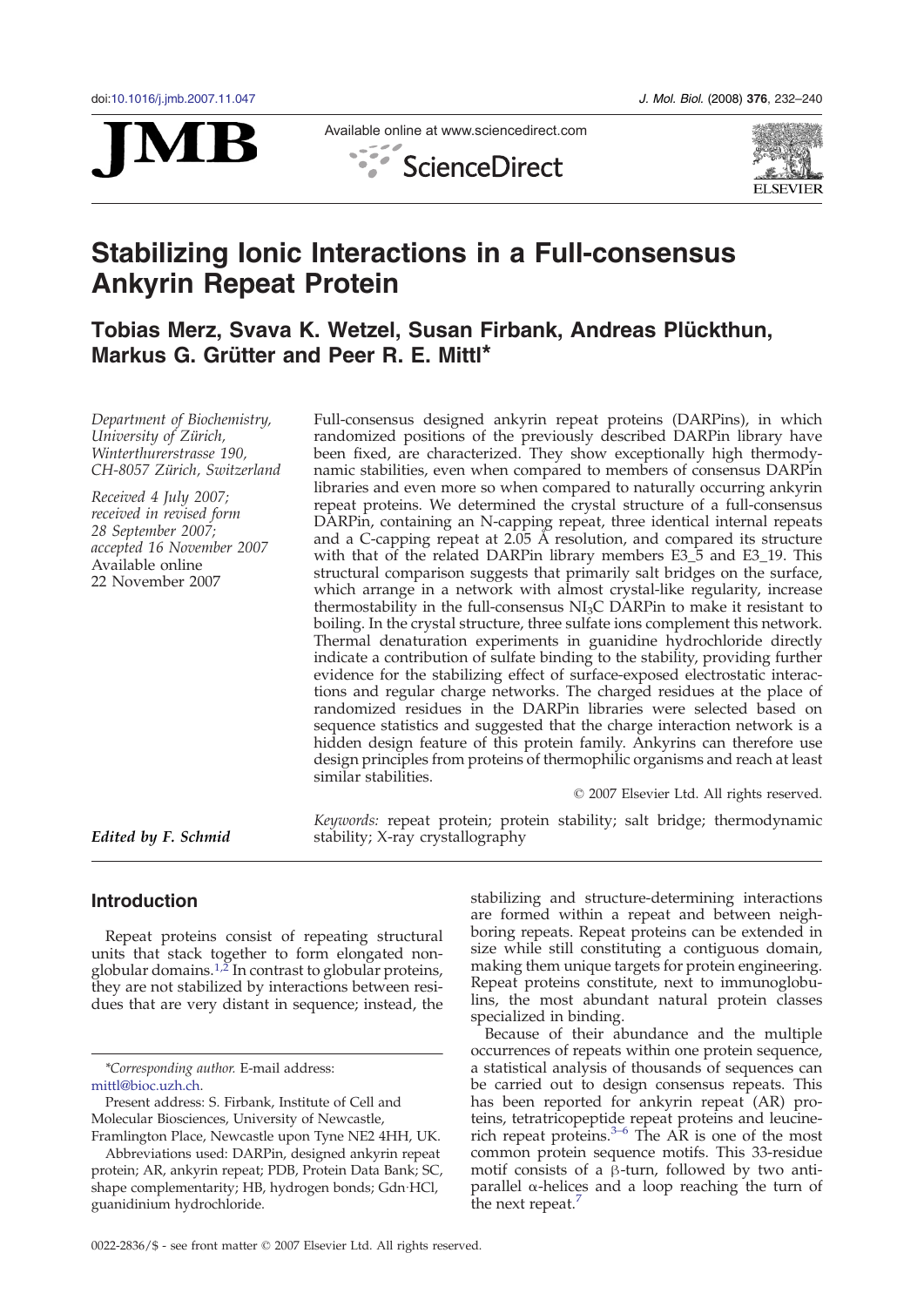Two independent approaches used to apply consensus design strategies to AR proteins have been reported so far. $3.4$  Both employ a similar but not identical consensus version of the 33-residue AR[.](#page-7-0)<sup>[7](#page-7-0)</sup> In one approach, large libraries of AR proteins,<sup>[3](#page-7-0)</sup> in which only 26 of the 33 amino acids were specified while 7 were allowed to vary in order to bind to different target molecules, were made[.](#page-7-0)<sup>[8](#page-7-0)</sup>

The potential target interaction residues of a single AR (2, 3, 5, 13, 14 and 33), henceforth named randomized residues, are located on the concave side of designed ankyrin repeat proteins  $(DARPins).$ <sup>[3](#page-7-0)</sup> Highly specific binders for a number of different target proteins have been selected using the DARPin libraries $\delta$ , and structures of ankyrin– target protein complexes have been determined[.](#page-7-0) $9-12$  $9-12$ In this approach, N- and C-capping repeats flanking the randomized repeats that shield the hydrophobic core were employed. Recently, it was shown experimentally that indeed the capping repeats are required for soluble expression in Escherichia coli<sup>[13](#page-7-0)</sup> and for shielding of the protein against aggregation.

In another approach, a full consensus was derived from sequence statistics. $4$  In these studies, no capping repeats were employed, and the resulting proteins were only soluble at acidic pH.<sup>[4](#page-7-0)</sup> The introduction of positive charges in the C-terminal consensus repeat then allowed the protein to be soluble at neutral pH, but it still had to be produced by *in vitro* refolding from inclusion bodies made in E. coli.<sup>[5](#page-7-0)</sup> However, the gain in solubility was accompanied by a significant loss in stability at pH 4.

As described in detail elsewhere in this issue,  $14$  a full-consensus version of the DARPins, in which randomized residues of the library have now been defined such that every internal repeat has exactly the same sequence, was designed. We denote these proteins as  $NI_xC$ , where "N" and "C" refer to the N- and C-terminal capping repeats, respectively, "I" refers to the internal full-consensus repeat and the subscript  $x$  gives the number of identical internal consensus repeats. The design of  $NI_xC$ proteins and their thermodynamic and kinetic folding properties have been investigated.<sup>[14](#page-7-0)</sup> The N- and C-terminal capping repeats were originally taken<sup>[3](#page-7-0)</sup> from GABP  $\beta$ 1 (guanine-adenine binding protein β1) (PDB code 1AWC)[.](#page-7-0)<sup>[15](#page-7-0)</sup>

Here we report the crystal structure of the fullconsensus DARPin NI<sub>3</sub>C at 2.05 Å resolution and compare its features with the structures of two related consensus DARPins E3\_5 and E3\_19 [Protein Data Bank (PDB) entries 1MJ0 and 2BKG, respectively]. All three molecules were designed using the same framework residues. In contrast to  $N_{3}C$ , the internal repeats of E3\_5<sup>[16](#page-7-0)</sup> and E3\_19<sup>[17](#page-7-0)</sup> do not have the same sequences because they contain different residues at the randomized positions. From our structural analysis, we propose that a highly regular array of salt bridges, the overall charge distribution and the binding of sulfate ions significantly contribute to the thermodynamic stability of  $NI<sub>3</sub>C$ . This study is intended to extend our understanding of stabilizing charge effects in AR proteins.

# **Results**

# Overall structure

The final model of the full-consensus NI3C DARPin structure at 2.05 Å resolution contains all amino acids and side chains of the three identical internal repeats and the flanking N- and C-terminal capping repeats. The capping repeats expose a hydrophilic surface and shield the hydrophobic core of the internal repeats from the solvent to prevent aggregation. As in all AR proteins, the repeats adopt an L-shaped arrangement, which is caused by two almost antiparallel α-helices and a β-turn forming the interrepeat connection [\(Fig. 1](#page-2-0)a). Residues positioned at the concave side of the DARPin library (randomized positions) normally mediate specific interactions with selected targets. Based on the statistics of naturally occurring AR protein sequences, they were designed to be highly charged in the full-consensus version.[14](#page-7-0) As a consequence, three sulfate ions from the crystallization buffer were found to bind to this site [\(Fig. 1](#page-2-0)b).

#### E3\_5/E3\_19 consensus versus  $Nl<sub>3</sub>C$  full consensus

Sequence differences within repeats between the full-consensus molecule  $NI<sub>3</sub>C$  and the unselected library members E3\_5 and E3\_19 occur at positions 2, 3, 5, 13, 14, 26 and 33 (for repeat numbering, see [Fig.](#page-2-0) [2\)](#page-2-0). Residues at these randomized positions depend on the selection process and typically differ from one repeat to the next. In contrast to E3\_5 and E3\_19, all internal repeats in  $NI<sub>3</sub>C$  are identical [\(Fig. 2](#page-2-0)). As discussed in detail elsewhere in this issue,  $14$  amino acid types were selected by sequence statistics and structural considerations.

Briefly, at positions 2 and 3, lysine and aspartic acid residues were introduced, respectively. While lysine is the most prevalent amino acid at position 2, aspartic acid is the second most abundant amino acid at position 3 (after asparagine). A negatively charged amino acid was selected for position 3 to balance the positive charges that were introduced at positions 2 and 33. For position 5, which is quite variable, tyrosine was introduced as a spectroscopic probe. In position 13, the second most abundant arginine (after glutamine) was used to compensate for negative charges, and the most abundant glutamic acid was selected for position 14. Alanine was inserted at position 26 because it is most abundant at this position and possesses high helical propensity. For position 33, the most abundant lysine was selected. [Figure 2](#page-2-0) shows the correspondence between the numbering within a single repeat and the protein sequence.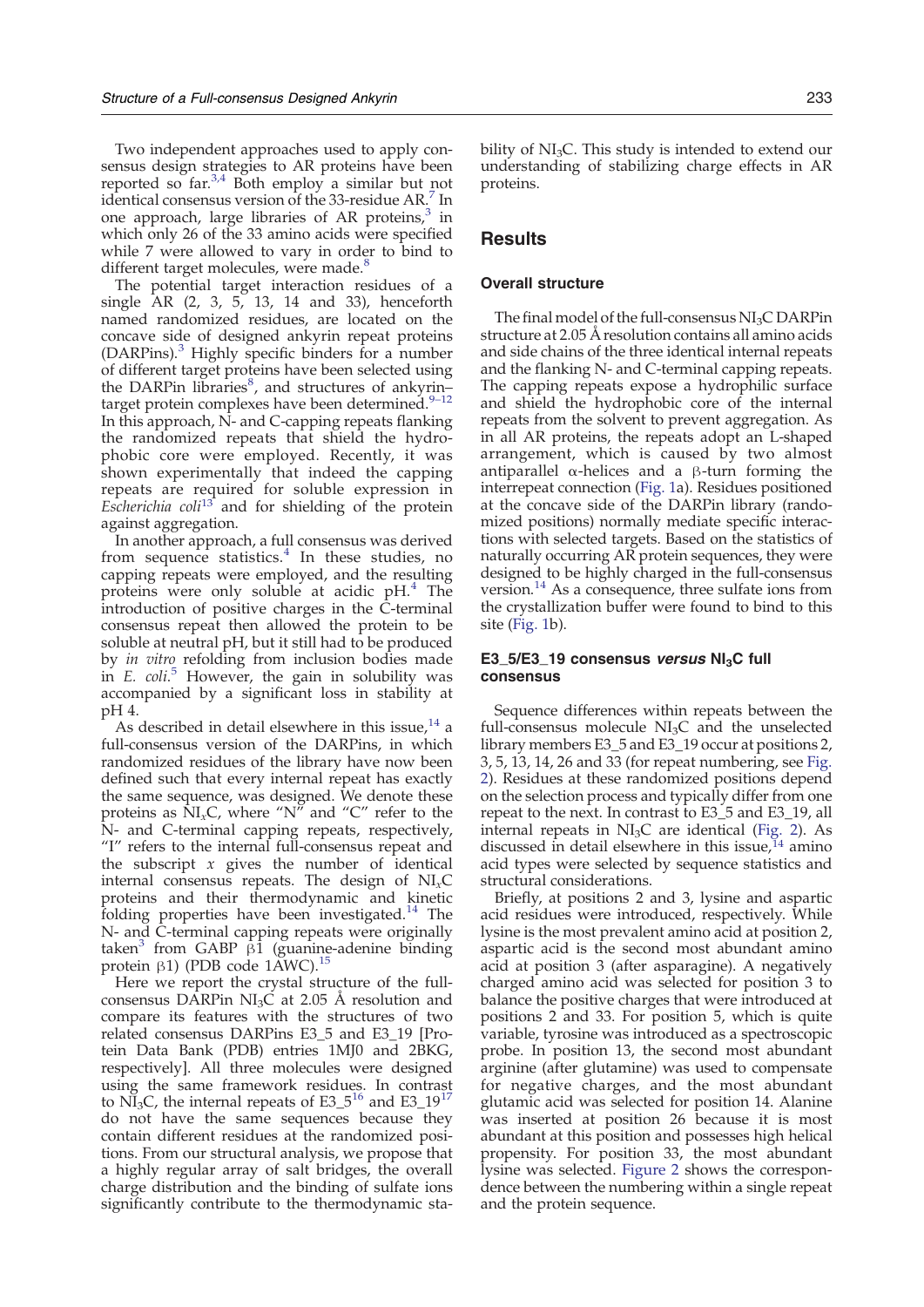<span id="page-2-0"></span>

Fig. 1. (a) Ribbon diagram of the  $NI<sub>3</sub>C$  structure. The terminal and internal repeats are in magenta and green, respectively. (b) Stereo view of the interactions involving the three sulfate ions and the randomized residues. Dashed lines in black denote HB between lysine and aspartate residues at positions 2 and 3, as well as HB between arginine and glutamate residues at positions 13 and 14. Dashed lines in blue denote all interactions of the sulfate ions.

#### Structural comparison with other AR proteins

The overall structures of  $NI<sub>3</sub>C$ , E3\_5 and E3\_19 are very similar. The RMSD values of the pairwise comparisons of  $C\alpha$  atoms between NI<sub>3</sub>C/E3\_5,  $NI_3\tilde{C}/E3_19$  and E3\_5/E3\_19 are 0.62 Å, 0.50 Å

| SEQUENCE     |                   | . 20 * 40                                                          |      |
|--------------|-------------------|--------------------------------------------------------------------|------|
|              | $N I_3 C$         | DLGKKLLEAARAGODDEVRILMANGADVNAK                                    | :43  |
| $N-CAP E3 5$ |                   | DLGKKLLEAARAGODDEVRILMANGADVNAT                                    | :43  |
|              | $E3_19$           | DLGKKLLEAARAGODDEVRILMANGADVNAE                                    | :43  |
| POSITION     |                   | . 10 20 30                                                         |      |
| SEQUENCE     |                   | . * 60 *                                                           |      |
|              | $N I_3 C$         | DKDGYTPLHLAAREGHLEIVEVLLKAGADVNAK                                  | :76  |
| $1st$ E3 5   |                   | DNDGYTPLHLAASNGHLEIVEVLLKNGADVNAS                                  | :76  |
|              | E3_19             | DTYCDTPLHLAARVGHLEIVEVLLKNGADVNAL                                  | :76  |
| POSITION     |                   | 102030                                                             |      |
| SEQUENCE     |                   | . 80 * 100                                                         |      |
|              | $N I_3 C$         | DKDGYTPLHLAAREGHLEIVEVLLKAGADVNAK                                  | :109 |
| 2nd E3 5     |                   | DLTGITPLHLAAATGHLEIVEVLLKHGADVNAY                                  | :109 |
|              | E3 19             | DFSGSTPLHLAAKRGHLEIVEVLLKYGADVNAD                                  | :109 |
| POSITION     |                   | $\ldots \ldots \ldots 10 \ldots \ldots 20 \ldots \ldots 30 \ldots$ |      |
| SEQUENCE     |                   | *120*140                                                           |      |
|              | $N I_3 C$         | DKDGYTPLHLAAREGHLEIVEVLLKAGADVNAQ                                  | :142 |
| $3rd$ E3 5   |                   | DNDGHTPLHLAAKYGHLEIVEVLLKHGADVNAQ                                  | :142 |
|              | $E3_19$           | DTICSTPLHLAADTGHLEIVEVLLKYGADVNAQ                                  | :142 |
| SEQUENCE     |                   | . * 160                                                            |      |
|              | NI <sub>3</sub> C | DKFGKTAFDISIDNGNEDLAEILO                                           | :166 |
| $C-Cap E3 5$ |                   | DKFGKTAFDISIDNGNEDLAEILO                                           | :166 |
|              | E3 19             | DKFGKTAFDISIDNGNEDLAEILO                                           | :166 |

Fig. 2. Sequence alignment and numbering of  $NI_3C$ , E3\_5 and E3\_19. The N-terminal capping repeat includes a  $His<sub>6</sub>$  tag (MRGSHHHHHHGS; sequence not shown). Identical residues are shown against a black background, whereas randomized residues at positions 2, 3, 5, 13, 14, 26 and 33 in the first, second and third internal repeats are shown against a white background. POSITION: numbering within one repeat; SEQUENCE: numbering throughout the sequence.

and 0.60 Å, respectively. Superpositions of the three molecules  $NI<sub>3</sub>C$ , E3\_5 and E3\_19 revealed the largest structural differences in the C-terminal capping repeats, which move, in a first approximation, as rigid bodies. This is illustrated by a significant reduction in the overall RMSD values when omitting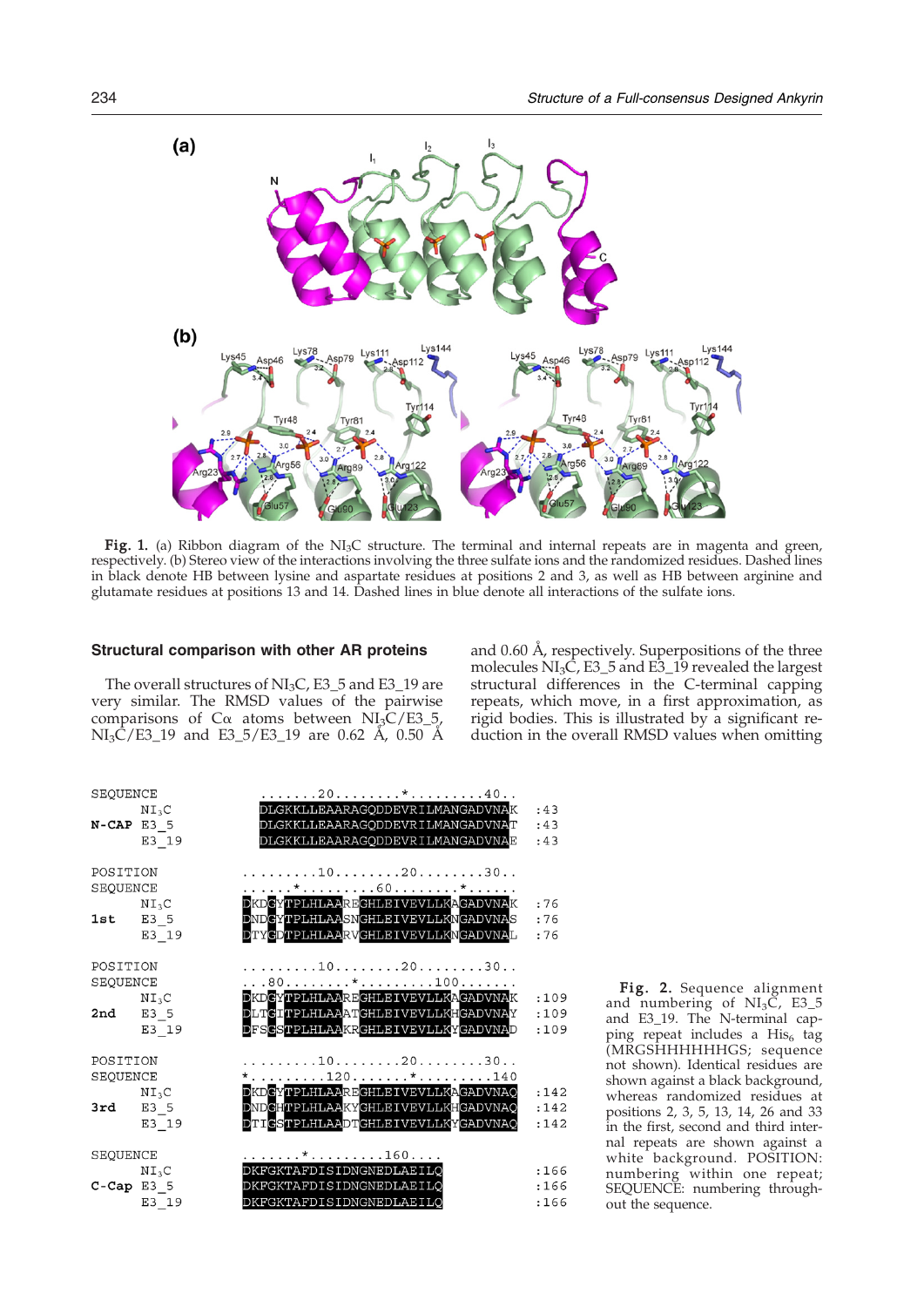<span id="page-3-0"></span>the C-terminal repeats. The RMSD values for  $C<sub>α</sub>$ atoms of residues  $1-139$  for the pairs NI<sub>3</sub>C/E3\_5,  $NI<sub>3</sub>C/ES<sub>-</sub>19$  and E3<sub>-5</sub>/E3<sub>-19</sub> are 0.29 Å, 0.39 Å, and 0.36 Å, respectively. Shape complementarity (SC) values were analyzed between internal repeats and fragments thereof (see Materials and Methods). They were, in most cases, higher between internal consensus repeats than between the capping repeats and the adjacent internal consensus repeats (Table 1). This also illustrates the success of consensus design, as the internal repeats can apparently be very well stacked.

#### Hydrogen bond network

The total numbers of intramolecular hydrogen bonds (HB) in NI<sub>3</sub>C, E3 $5$  and E3 $19$  are 152, 149 and 152, respectively, excluding those involved in binding sulfate ions. Interrepeat HB are least frequent in  $NI<sub>3</sub>C$ , with 14 HB, compared to 16 and 17 HB in E3\_5 and E3\_19, respectively. Due to the high sequence identity, the hydrogen-bonding pattern is very similar in all three structures, as indicated by 119 common HB. The main-chain hydrogen-bonding pattern of the conserved TPLH sequence motif (residues 6–9) at the beginning of the first  $\alpha$ -helix of every repeat is identical in NI<sub>3</sub>C, E3\_5 and E3\_19. Small structural differences between different types of amino acids at the randomized positions enable the formation of specific HB. In  $\text{NI}_3\text{C}$ , E3\_5 and E3\_19, there are 22, 17 and 19 specific HB, respectively.

A detailed analysis of the total number of HB at the randomized positions reveals that 10 out of 34 HB in  $NI<sub>3</sub>C$ , 5 out of 30 HB in E3\_5 and 6 out of 30 HB in E3\_19 are formed by side chains, again excluding those involved in binding sulfate ions. In contrast, the majority of the randomized residues contribute with their backbone atoms to the overall hydrogen-bonding network.

The rather modest number of side-chain HB from randomized residues in E3\_5 and E3\_19 shows that these residues are more relevant to the binding of the target molecules rather than to the formation of extended hydrogen-bonding networks on the surface of the molecules (Table 1). The side chains at the previously randomized positions specified in the full-consensus  $NI<sub>3</sub>C$  molecule are involved in

highly regular charge–charge interactions. This charge network is extended by sulfate ions from the crystallization buffer by bridging four arginine and two tyrosines residues in the first two repeats ([Fig. 1b](#page-2-0)).

#### Charge network

Previous reports on DARPins $3,4,16$  emphasized the highly regular hydrogen-bonding patterns between "framework" parts (i.e., contributed by the constant part of the sequence as important for stability). The designed ankyrins displayed a significantly higher thermodynamic stability compared to naturally occurring AR proteins,  $3,4$  which do not have such regular hydrogen-bonding networks and show greater variability.

The full-consensus AR  $NI<sub>3</sub>C$  possesses, in addition, a highly regular charge distribution, which spans about half of the protein surface and causes an even higher thermodynamic stability compared to other library members.  $NI<sub>3</sub>C$  contains a regular array of lysine and aspartic acid residues at positions 2 and 3 in the β-turns of internal repeats, as well as arginine and glutamic acid residues at positions 13 and 14 at the C-terminal ends of helices in the concave binding region. Arg23 positioned in the N-terminal capping repeat and Lys144 in the β-turn of the C-terminal capping repeat extend the charge network. The electron density of Arg23 suggests a double conformation. Both conformations allow the formation of salt bridges with a first sulfate ion. In the concave binding region, three equally spaced sulfate ions form salt bridges with Arg56, Arg89 and Arg122 (corresponding to position 13 of the internal repeat) and HB with Tyr48 and Tyr81 (position 5 in the internal repeat). In addition, these arginine residues participate in salt bridges with Glu57, Glu90 and Glu123 (corresponding to position 14 of the internal repeats) [\(Fig. 1](#page-2-0)b).

#### Thermal denaturation measurements

The thermal denaturation of  $NI<sub>3</sub>C$  was monitored at 222 nm using CD spectroscopy. Under physiological conditions, NI<sub>3</sub>C, unlike  $\text{E}3\_5$  and  $\text{E}3\_19$ ,<sup>[3,17](#page-7-0)</sup> did not show a transition in thermal denaturation experiments.<sup>[14](#page-7-0)</sup> In order to denature the protein

Table 1. Summary of the structural analysis between  $NI<sub>3</sub>C$ , E3\_5 and E3\_19

| Property                 | Ankyrins          | NI <sub>3</sub> C            | $E3-5$                       | E3 19                        |                              |
|--------------------------|-------------------|------------------------------|------------------------------|------------------------------|------------------------------|
| Identity $(\%)$          | NI <sub>3</sub> C | 100                          | 89                           | 88                           |                              |
|                          | $E3-5$            | 88                           | 100                          | 88                           |                              |
|                          | E3_19             | 87                           | 87                           | 100                          |                              |
| SC (shape complementary) | NI <sub>3</sub> C | $0.714$ (SC <sub>N-1</sub> ) | $0.839$ (SC <sub>1-2</sub> ) | $0.803$ (SC <sub>2-3</sub> ) | $0.705$ (SC <sub>3-C</sub> ) |
|                          | E3 5              | $0.722$ (SC <sub>N-1</sub> ) | $0.762$ (SC <sub>1-2</sub> ) | $0.805$ (SC <sub>2-3</sub> ) | $0.798$ (SC <sub>3-C</sub> ) |
|                          | E3_19             | $0.702$ (SC <sub>N-1</sub> ) | $0.812$ (SC <sub>1-2</sub> ) | $0.769$ (SC <sub>2-3</sub> ) | $0.739$ (SC <sub>3-C</sub> ) |
| HB (overall)             | Total             | 152                          | 149                          | 152                          |                              |
|                          | Unique            | 22                           | 17                           | 19                           |                              |
|                          | Common            |                              |                              |                              | 119                          |
| HB (randomized residues) | Total             | 34                           | 30                           | 30                           |                              |
|                          | Side chain        | 10                           |                              | 6                            |                              |
|                          | Main chain        | 24                           | 25                           | 24                           |                              |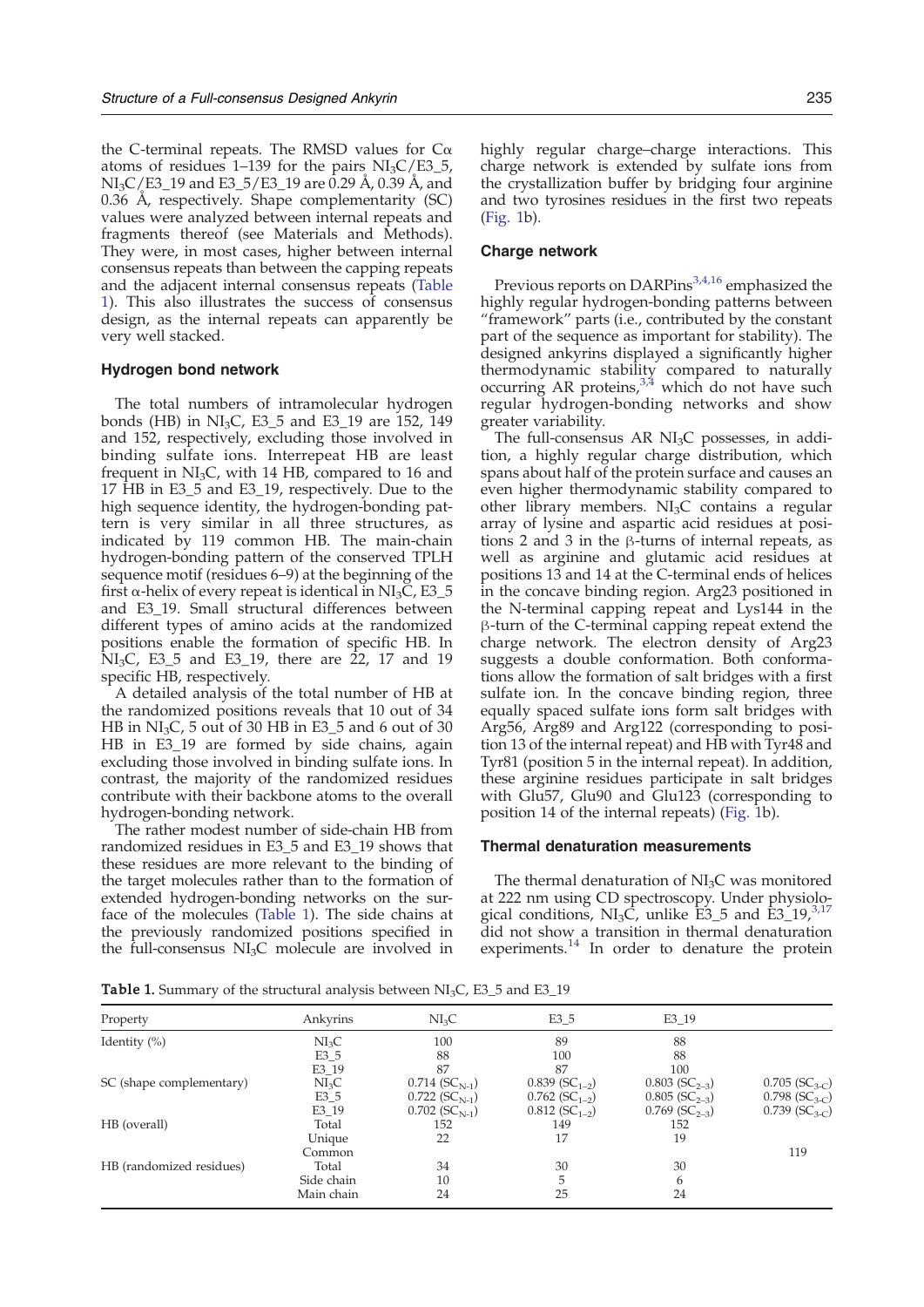completely and to reach the posttransition baseline, thermal denaturation measurements were performed in the presence of 4 M guanidinium hydrochloride Gdn·HCl. Denaturation experiments of NI3C in Gdn·HCl had revealed a complex unfolding mechanism, which was interpreted as a partial unfolding of the C-terminal capping repeat prior to the main transition.<sup>[13,14](#page-7-0)</sup>

A remarkable shift towards higher transition temperatures in the thermal melting curves of  $NI<sub>3</sub>C$  was found with increasing sulfate concentrations (Fig. 3a and b). The increase in melting temperature is much more modest with increasing sodium chloride concentrations. The analysis of  $T<sub>m</sub>$ as a function of ionic strength revealed that  $T_{\rm m}$ increases linearly with ionic strength, which is in agreement with previous studies, $^{18}$  $^{18}$  $^{18}$  but the slope of the regression line is significantly higher for sulfate  $(0.0092 \text{ °C} \text{ mM}^{-1}$ ;  $R^2 = 0.9884$ ) than for phosphate (0.0064 °C mM<sup>-1</sup>;  $R^2 = 0.9767$ ) or chlor- $\frac{1}{2}$ ide (0.0021 °C mM<sup>−1</sup>; R<sup>2</sup>=0.9268) ions (Fig. 3c). In contrast, E3\_19, which does not have specific sulfate-binding sites and whose limited stability has been proposed to be a consequence of local repulsions, $17$  is also stabilized by sodium chloride and sulfate (Fig. 3d). In this case, the melting point depends only on ionic strength and is independent of salt type.

# **Discussion**

Thermal and chemical stabilities are highly relevant to the biotechnological and biomedical applications of proteins and are thus an important design goal. Consensus design exploits sequence statistics and is based on the assumption that the most frequently occurring residues in a first approximation are correlated with molecules of high thermal stability.<sup>[19](#page-7-0)</sup> As most random mutations are destabilizing, only those protein variants that have stabilizing residues elsewhere can tolerate them. The consensus of all naturally occurring sequences would be expected to reflect these favorable residue combinations. A structural inspection is still required to avoid designing mutually exclusive residues. Compared to naturally occurring ankyrin proteins with similar numbers of repeats, consensusdesigned AR proteins showed higher thermodynamic stabilities and increased stabilities towards chemical denaturants[.](#page-7-0)<sup>[5,16](#page-7-0)</sup>

The previous consensus design of DARPins has been limited to "framework" positions. The original goal was to create a library with the potential to recognize a wide range of target molecules. Consequently, residues at the randomized positions were allowed to vary and exerted attractive and repulsive charge interactions. Nonetheless, key residues specifying intrarepeat and interrepeat HB were present in every one of the internal DARPin repeats, but not necessarily in natural AR proteins, thereby partially explaining the greater stability of the designed library molecules.<sup>[3,16](#page-7-0)</sup>



Fig. 3. Thermal melting curves of  $NI<sub>3</sub>C$  in 20 mM Hepes, 4 M Gdn·HCl (pH 7.4) and different salt conditions: (a) sodium chloride: 30 mM (curve 1), 60 mM (curve 2), 300 mM (curve 3), 600 mM (curve 4) and 750 mM (curve 5); (b) sodium sulfate: 10 mM (curve 1), 20 mM (curve 2), 100 mM (curve 3), 200 mM (curve 4) and 250 mM (curve 5). (c) Melting points  $(T_m)$  of NI<sub>3</sub>C plotted as a function of ionic strength for different sodium chloride (▴), sodium sulfate ( $\bullet$ ) and sodium phosphate ( $\blacksquare$ ) concentrations. (d)<br>Sulfate ( $\bullet$ ) and sodium phosphate ( $\blacksquare$ ) concentrations. (d)<br>Melting points of E3\_19 as a function of ionic strengths in the same buffers as for  $NI<sub>3</sub>C$ , but omitting Gdn HCl. The estimated errors on  $T_m$  are  $\pm 0.5$  °C.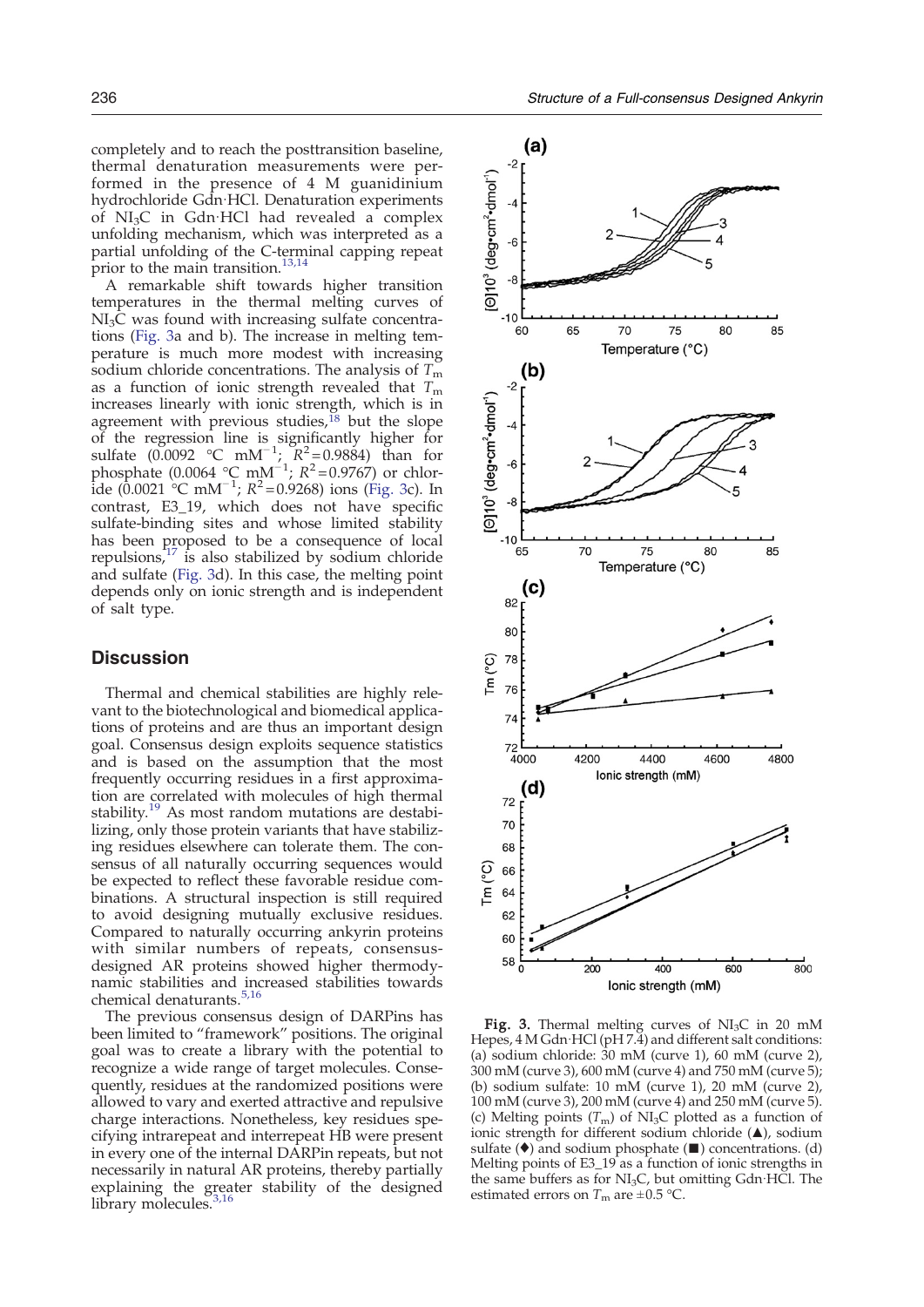<span id="page-5-0"></span>In the present work, we investigated the structural consequences of a full-consensus design where the sequence variability of internal repeats has been eliminated. In order to correlate structural features with the increased thermal stability of the fullconsensus protein, we compared the crystal structures of the full-consensus ankyrin  $NI<sub>3</sub>C$  with the previously published consensus ankyrins E3\_5<sup>[16](#page-7-0)</sup> and  $E3\_19^{17}$  $E3\_19^{17}$  $E3\_19^{17}$  (PDB codes 1MJO and 2BKG, respectively). A comparison of RMSD values ([Table 1](#page-3-0)) and visual inspection of Cα–Cα distance plots (data not shown) indicate no major structural differences between the molecules, except within the last repeat. They have almost the same number of HB, and most of them are common between all three molecules. Contacts between repeat interfaces were measured qualitatively by analyzing shape complemen-tarities[.](#page-7-0)<sup>[20](#page-7-0)</sup> Differences in SC values between internal repeats of  $NI<sub>3</sub>C$ , E3\_5 and E3\_19 indicate that the stackings of internal repeats differ due to minor side-chain rearrangements. It is unlikely, however, that these differences explain the higher stability of  $NI<sub>3</sub>C$ .

#### Charges and charge networks

The major difference between  $NI<sub>3</sub>C$ , E3\_5 and E3\_19 is observed in the surface charge distribution. As explained above, the  $NI<sub>3</sub>C$  design was based on sequence statistics, leading to a charge network that must have been selected during the evolution of AR proteins. One may speculate that residues involved in stabilizing charge networks are most strongly selected and thus dominate sequence statistics of surface residues, whereas residues that are required for target recognition cancel out in the alignments of whole sequence families.

In the work of Mosavi et  $al.4$  $al.4$ , a different fullconsensus sequence had been derived. In their work, positions 3 and 14 were chosen as uncharged (both asparagine), and an additional charge was introduced by an arginine at position 5 (tyrosine in this work). Additionally, there were two charge reversals in the framework of helix 2, which are lysine at position 21 (here glutamic acid because of its occurrence in GA-binding protein β1) and glutamic acid at position 25 (here lysine because of the negative charge at position 21). In the design of Mosavi et al. $4$ <sup>T</sup> (PDB entries 1N0Q and 1N0R), these residues generated a cluster of positively charged residues on the concave side of the molecule that might be electrostatically unfavorable (Fig. 4a). In contrast to this, the surface potential of the  $NI<sub>3</sub>C$ molecule is more balanced in this area (Fig. 4b), especially when considering the protein without the sulfate ions.

Nature has used a multitude of strategies for the adaptation of proteins to life at high temperatures. $^{22}$  $^{22}$  $^{22}$ Surface charges were, for quite some time, considered as rather unimportant for protein stability. It was argued that the high dielectric constant of the solvent would decrease the strength of charge– charge interactions. $^{23}$  $^{23}$  $^{23}$  Recently, it was shown that



Fig. 4. Electrostatic surface potentials, calculated using the Adaptive Poisson–Boltzmann Solver<sup>[21](#page-8-0)</sup> of (a)  $4ANK$ (PDB code 1N0R) and (b)  $NI<sub>3</sub>C$ . Both representations show the concave binding site with the N- and C-termini on the right and left sides, respectively. Bound sulfate ions in the NI<sub>3</sub>C molecule are shown as spheres. Both surfaces were in blue and red for positive and negative electrostatic charge densities (same scale), respectively.

computational redesign of surface charges can improve protein stability significantly, $24$  and structural genomics data on proteins from Thermotoga maritima revealed a significant increase in the density of salt bridges in proteins from this organ-ism compared to their mesophilic counterparts.<sup>[25](#page-8-0)</sup> In contrast, the importance of oligomerization order, HB and secondary structure was found to be less pronounced than previously assumed. Similar results were found in another comprehensive struc-tural bioinformatics study<sup>[26](#page-8-0)</sup> and in more specialized studies on individual protein families.[27](#page-8-0)–<sup>30</sup> The high number of salt bridges in hyperthermophilic proteins was explained by the diminishing desolvation penalty for salt bridges at increasing tempera-tures.<sup>[31](#page-8-0)</sup> Therefore, the contribution of salt bridges to protein stability becomes more important at higher temperatures. NI<sub>3</sub>C has the smallest and most balanced negative charge excess among all three molecules studied here and, thus, essentially fewer local repulsions. A higher charge imbalance on E3\_19 compared to E3\_5 was proposed to be the major cause of its decreased stability.<sup>[17,32](#page-7-0)</sup>

Another possible explanation for the extraordinarily high temperature stability, even in the absence of sulfate ions, is the flexibility of the salt bridge network, giving it an entropic advantage. Although the surface-exposed ion pair network looks rigid in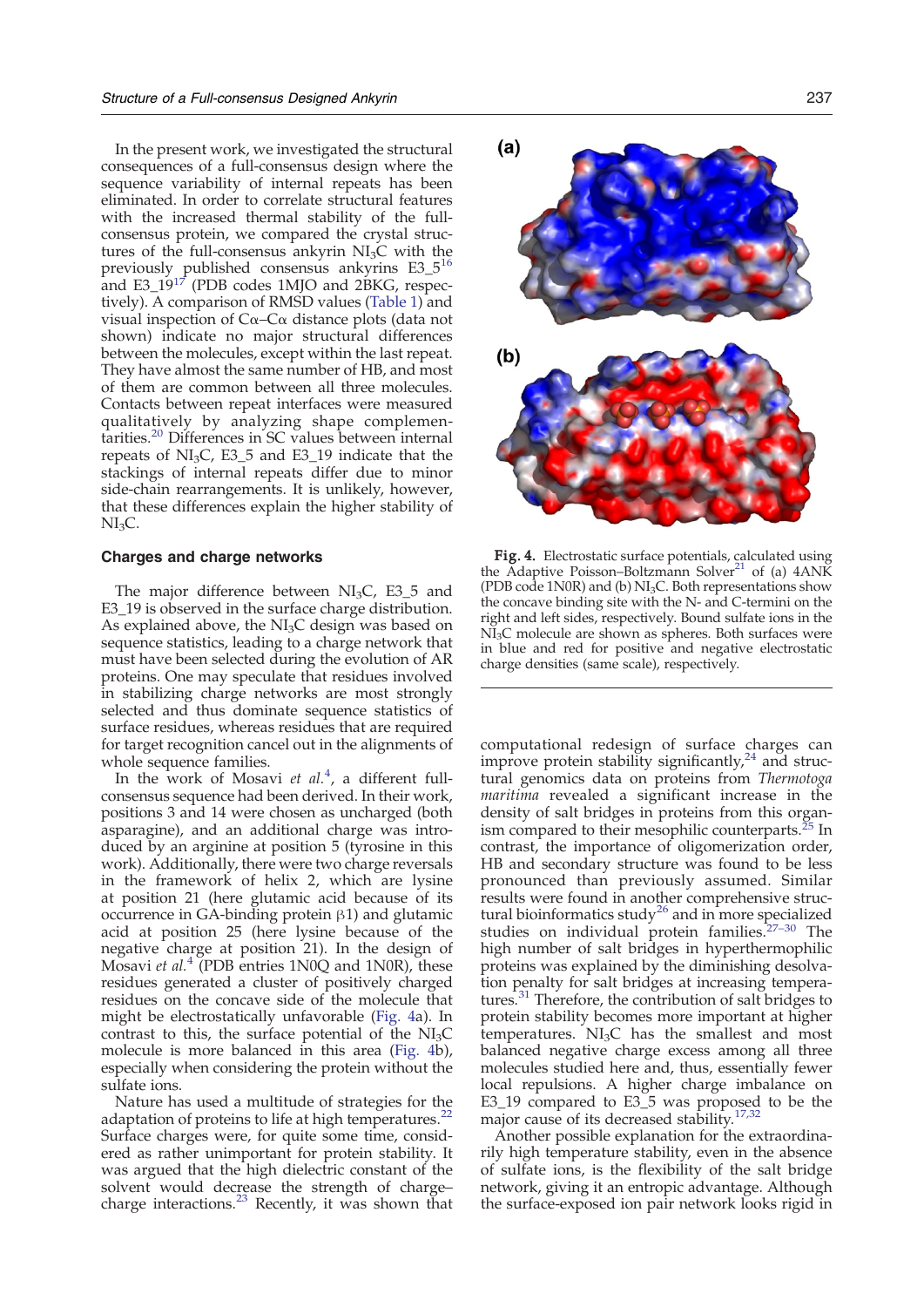<span id="page-6-0"></span>the present  $NI<sub>3</sub>C$  structure, only modest side-chain rearrangements would be necessary to swap between intrarepeat and interrepeat salt bridges. We suggest that the sum of all favorable charge interactions (and the absence of unfavorable ones) of the full-consensus ankyrin  $NI<sub>3</sub>C$  is responsible for its significantly increased thermal stability. It is remarkable that the sequence statistics, at least in part, mirror these favorable properties.

#### Sulfates in the charge network

Three regularly arranged sulfate ions form the core of the salt bridge network on the concave side of the molecule. Thermal melting experiments in the presence and in the absence of sulfate ions clearly confirm the contribution of sulfate to the thermal stability of the full-consensus  $NI<sub>3</sub>C$  ankyrin. It should be noted that thermal stability is already very high in the absence of sulfate. Even though the surface potential is balanced [\(Fig. 4b](#page-5-0)), the protein can bind three sulfate ions, which increase the total negative charge excess of the molecule from 12 e<sup>−</sup> to 18 e<sup>-</sup>. Because of the alternating arrangement of the charges, sulfate binding is energetically favored, and the stabilizing effect may be rationalized by the very short hydrogen-bonding distance of 2.4 Å between the sulfate ions and tyrosine residues at position 5 ([Fig. 1b](#page-2-0)).

#### Summary and conclusion

The crystal structure and the thermal denaturation studies of the designed full-consensus AR protein  $NI<sub>3</sub>C$  suggest that the extended salt bridge network positively influences the stability of the protein. This protein can only be denatured by heating in the presence of  $4 \text{ M }$  Gdn HCl. NI<sub>3</sub>C was designed based mainly on sequence statistics, suggesting that this charge network among previously randomized residues must also be a hidden design feature of natural ARs. In naturally occurring AR proteins, this feature is no longer visible because the sequences have drifted due to functional selection. Designing such charge interaction networks may thus be a strategy for the development of extremely stable proteins for biomedical and other biotechnical applications. However, since many of these residues normally participate in binding, a compromise between function and thermal stability by surface charge interactions will have to be found.

# Materials and Methods

#### Expression and purification

The full-consensus  $NI<sub>3</sub>C$  ankyrin was expressed in E. coli strain XL-1 blue in LB medium supplemented with 1% glucose, 100 μg/ml ampicillin and  $15$  μg/ml tetracycline. After growing to an  $OD_{600}$  of approximately 0.8–1.0 at

37 °C, the cultures were induced with 0.5 mM IPTG, and growth continued for 5 h. After centrifugation and resuspension in 50 mM Tris, 500 mM NaCl and 20 mM imidazole at pH 8.0, the cells were disrupted using a French press. The protein was purified in self-packed columns containing a Ni-NTA matrix (Qiagen) in accordance with the manufacturer's instructions. The protein was further purified by gel filtration on a HiLoad 26/60 Superdex 75 (Pharmacia Biotech) with an ÄKTA Prime system (Amersham, Pharmacia Biotech) in 10 mM Hepes and 10 mM NaCl (pH 7.4) and concentrated to 20 mg/ml using a Centricon (Millipore USA) with 3-kDa molecular mass cutoff.

#### Crystallization

Crystals for X-ray diffraction data collection were grown in 24-well crystallization plates using the hanging-drop vapor-diffusion method. A 1-μl protein solution was mixed with 1 μl of reservoir solution containing 2.7 M  $(NH<sub>4</sub>)<sub>2</sub>SO<sub>4</sub>$  and 100 mM Tris (pH 8.5). The crystals grown under these conditions were soaked in reservoir solution supplemented with 20% glycerol as cryoprotectant and flash-cooled in a nitrogen stream at 100 K. The X-ray diffraction data of one single crystal were collected using CuKα radiation generated by a Nonius FR591 rotating anode generator.

#### Structure solution and refinement

Diffraction data up to 2.05 Å resolution on a total of 180 frames were recorded within an oscillation range of 1°. The data were processed with program  $XDS<sup>33</sup>$  $XDS<sup>33</sup>$  $XDS<sup>33</sup>$  A Matthews coefficient of  $V_M$ =2.4  $\text{\AA}^3$ Da<sup> $\text{O}_1$ </sup> suggested one molecule in the asymmetric unit. Initial phases were obtained by molecular replacement using the program

|  |  | <b>Table 2.</b> Statistics for data collection and refinement |
|--|--|---------------------------------------------------------------|
|  |  |                                                               |

| Data collection                                       |                                                    |
|-------------------------------------------------------|----------------------------------------------------|
| Space group                                           | P6 <sub>1</sub>                                    |
| Cell dimensions                                       | $a = 74.48$ Å, $b = 74.48$ Å, $c = 50.99$ Å,       |
|                                                       | $\alpha = \beta = 90^\circ$ , $\gamma = 120^\circ$ |
| Resolution limits (A)                                 | $64.5 - 2.05$                                      |
| Observed reflections                                  | 78,634 (overall); 10,232 (unique)                  |
| Completeness (%)                                      | 99.8 (98.2)                                        |
| Redundancy                                            | 7.7(7.1)                                           |
| $R_{\rm sym}$ (% on I)                                | 7.3(37.0)                                          |
| Refinement                                            |                                                    |
| Resolution range (A)                                  | $64.5 - 2.05$                                      |
| $R$ -factor/ $R_{\text{free}}$ (%)                    | 18.6/22.6                                          |
| Ordered water molecules                               | 110                                                |
| RMSD from ideal geometry                              |                                                    |
| Bond length (Å)                                       | 0.010                                              |
| Bond angles $(°)$                                     | 1.109                                              |
| Average <i>B</i> -factor $(\AA^2)$                    | 26.3                                               |
| Residues in the most favored<br>region $(\%)$         | 91.9                                               |
| Residues in the additionally<br>allowed region $(\%)$ | 8.1                                                |
| Residues in the generously<br>allowed region $(\%)$   | 0.0                                                |
| Residues in the disallowed<br>region $(\%)$           | 0.0                                                |

Numbers inside parentheses refer to the highest resolution shell  $(2.1-2.05 \text{ Å})$ .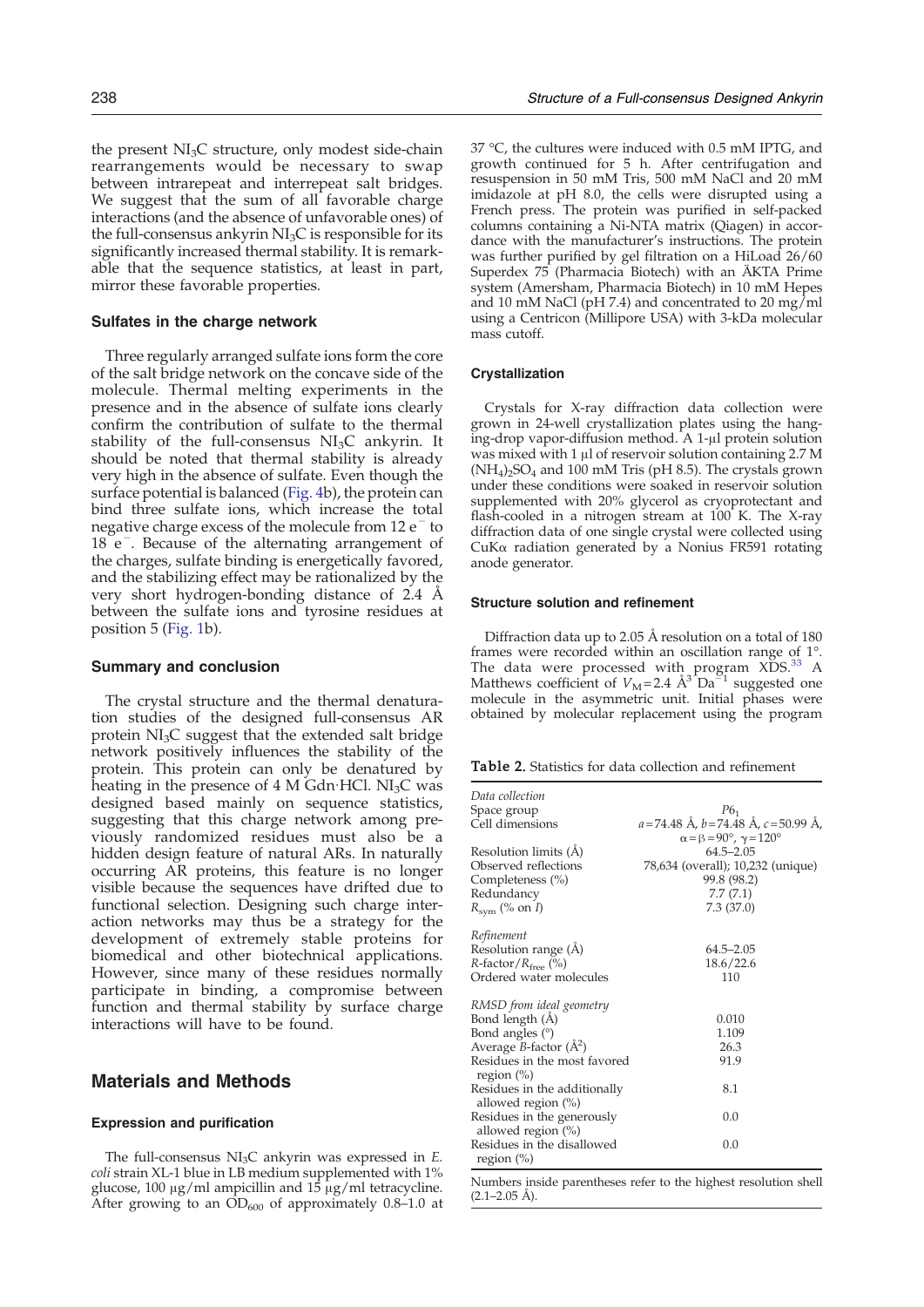<span id="page-7-0"></span>AMoRe, $34$  with the structure of E3\_5 (PDB code 1MJO) as a search model. The structure was refined to final R-factors of  $R_{work} = 18.6\%$  and  $R_{free} = 22.6\%$  in the space group  $P6<sub>1</sub>$ using the program  $REFMAC5<sup>35</sup>$  $REFMAC5<sup>35</sup>$  $REFMAC5<sup>35</sup>$  Model building was performed with program  $O^{36}$  $O^{36}$  $O^{36}$  Statistics for diffraction data and structure refinement are summarized in [Table 2](#page-6-0). The program PROCHEC $K^{37}$  $K^{37}$  $K^{37}$  was used to evaluate deviations from standard geometries, and the programs HBPLUS<sup>[38](#page-8-0)</sup> and  $SC^{20}$  were used to analyze the hydrogen-bonding pattern and calculations of surface complementarities. Although the SC program was originally developed to calculate the surface complementarity between separated subunits, we used this method to investigate intramolecular shape complementarities. For this purpose, the molecule was split into fragments by inserting artificial chain breaks between residues 31/32, 64/65, 97/98 and 130/131. The  $SC_{N-1}$ ,  $SC_{1-2}$ ,  $SC_{2-3}$  and  $SC_{3-C}$  values refer to the interface SC values of neighboring repeats. Figures were generated with PyMOL.

#### Thermal denaturation experiments

Thermal denaturation experiments were performed with a Jasco J-715 instrument (Jasco, Japan). CD data were recorded at a protein concentration of 40 μM in the temperature range between 5 °C and 95 °C within 90 min at a wavelength of 222 nm (measuring interval, 10 s; bandwidth, 2 nm). The buffers contained 20 mM Hepes, 4 M Gdn·HCl (pH 7.4) and salt concentrations of between 30 and 750 mM sodium chloride or of between 10 and 250 mM sodium sulfate. The same buffers without Gdn·HCl were used for heat denaturation experiments with E3\_19. Ionic strengths were calculated as follows:  $I=1/2\sum_{i}c_{i}z_{i}^{2}$ , where c=concentration and  $z =$ charge of ion.

#### Protein Data Bank accession number

Coordinates and diffraction data have been deposited at the PDB under accession number 2QYJ.

# Acknowledgement

Financial support from the Swiss National Science Foundation and the Baugartenstiftung (Zurich, Switzerland) is gratefully acknowledged.

# References

- 1. Andrade, M. A., Perez-Iratxeta, C. & Ponting, C. P. (2001). Protein repeats: structures, functions, and evolution. J. Struct. Biol. 134, 117–131.
- 2. Bork, P. (1993). Hundreds of ankyrin-like repeats in functionally diverse proteins: mobile modules that cross phyla horizontally? Proteins: Struct. Funct. Genet. 17, 363–374.
- 3. Binz, H. K., Stumpp, M. T., Forrer, P., Amstutz, P. & Plückthun, A. (2003). Designing repeat proteins: wellexpressed, soluble and stable proteins from combinatorial libraries of consensus ankyrin repeat proteins. J. Mol. Biol. 332, 489–503.
- 4. Mosavi, L. K., Minor, D. L., Jr & Peng, Z. Y. (2002). Consensus-derived structural determinants of the ankyrin repeat motif. Proc. Natl Acad. Sci. USA, 99, 16029–16034.
- 5. Mosavi, L. K. & Peng, Z. Y. (2003). Structure-based substitutions for increased solubility of a designed protein. Protein Eng. 16, 739-745.
- 6. Stumpp, M. T., Forrer, P., Binz, H. K. & Plückthun, A. (2003). Designing repeat proteins: modular leucinerich repeat protein libraries based on the mammalian ribonuclease inhibitor family. J. Mol. Biol. 332, 471–487.
- 7. Sedgwick, S. G. & Smerdon, S. J. (1999). The ankyrin repeat: a diversity of interactions on a common structural framework. Trends Biochem. Sci. 24, 311–316.
- 8. Amstutz, P., Binz, H. K., Parizek, P., Stumpp, M. T., Kohl, A., Grütter, M. G. et al. (2005). Intracellular kinase inhibitors selected from combinatorial libraries of designed ankyrin repeat proteins. J. Biol. Chem. 280, 24715–24722.
- 9. Binz, H. K., Amstutz, P., Kohl, A., Stumpp, M. T., Briand, C., Forrer, P. et al. (2004). High-affinity binders selected from designed ankyrin repeat protein libraries. Nat. Biotechnol. 22, 575–582.
- 10. Kohl, A., Amstutz, P., Parizek, P., Binz, H. K., Briand, C., Capitani, G. et al. (2005). Allosteric inhibition of aminoglycoside phosphotransferase by a designed ankyrin repeat protein. Structure, 13(8), 1131–1141.
- 11. Schweizer, A., Roschitzki-Voser, H., Amstutz, P., Briand, C., Gulotti-Georgieva, M., Prenosil, E. et al. (2007). Inhibition of Caspase-2 by a designed ankyrin repeat protein: specificity, structure and inhibition mechanism. Structure, 15(15), 625–635.
- 12. Sennhauser, G., Amstutz, P., Briand, C., Storchenegger, O. & Grütter, M. G. (2007). Drug export pathway of multidrug exporter AcrB revealed by DARPin inhibitors.  $P\overline{L}oS$   $\overline{B}iol.$  5(1), e7.
- 13. Interlandi, G., Wetzel, S.K., Settanni, G., Plückthun, A., Caflisch, A. (2007). Molecular dynamics simulations and chemical denaturation experiments. J. Mol. Biol. doi:10.1016/j.jmb.2007.09.042.
- 14. Wetzel, S. K., Settanni, G., Kenig, M., Binz, H. K. & Plückthun, A. (2008). Folding and unfolding mechanism of highly stable full consensus ankyrin repeat proteins. J. Mol. Biol. 376, 241–257.
- 15. Batchelor, A. H., Piper, D. E., de la Brousse, F. C., McKnight, S. L. & Wolberger, C. (1998). The structure of GABPalpha/beta: an ETS domainankyrin repeat heterodimer bound to DNA. Science, 279, 1037–1041.
- 16. Kohl, A., Binz, H. K., Forrer, P., Stumpp, M. T., Plückthun, A. & Grütter, M. G. (2003). Designed to be stable: crystal structure of a consensus ankyrin repeat protein. Proc. Natl Acad. Sci. USA, 100, 1700–1705.
- 17. Binz, H. K., Kohl, A., Plückthun, A. & Grütter, M. G. (2006). Crystal structure of a consensus-designed ankyrin repeat protein: implications for stability. Proteins: Struct. Funct. Genet. 65, 280–284.
- 18. Tadeo, X., Pons, M. & Millet, O. (2007). Influence of the Hofmeister anions on protein stability as studied by thermal denaturation and chemical shift perturbation. Biochemistry, 46, 917–923.
- 19. Forrer, P., Binz, H. K., Stumpp, M. T. & Plückthun, A. (2004). Consensus design of repeat proteins. ChemBio-Chem, 5, 183–189.
- 20. Lawrence, M. C. & Colman, P. M. (1993). Shape complementarity at protein/protein interfaces. J. Mol. Biol. 234, 946–950.